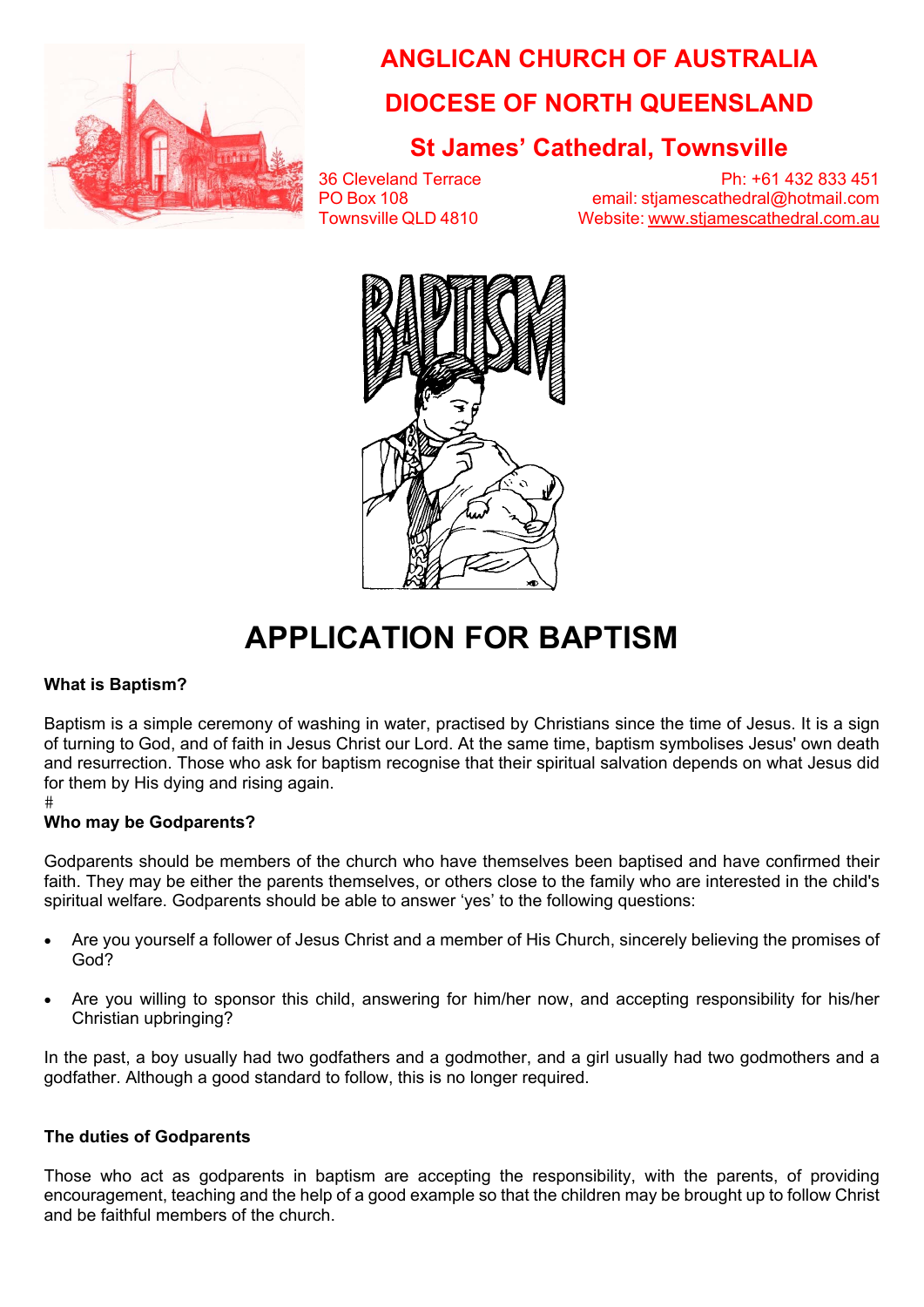#### **What is promised or undertaken in baptism?**

Three promises are made by all candidates for baptism and these also are the undertakings made by the godparents when the candidate is a child:

- a renunciation of 'the world, the flesh and the devil', which means a rejection of all that is opposed to the will of God.
- a belief in God, the Father, the Son and the Holy Spirit, which means trust in God as the one who made us, in Jesus as the one who saved us, and in the Holy Spirit who makes us like Jesus.
- a firm intention to obey God and follow His leading in our lives.

#### **When should baptism take place?**

Baptisms should, whenever possible, be at a public service on Sundays. This means that the whole congregation may witness the admission of the newly baptised into Christ's church, and welcome them. It is essential that a firm link be established between the child and his/her family and the parish in which the child is likely to be brought up. If you feel there may be a reason why a Sunday service is not appropriate, please feel free to discuss this with the Dean.

#### **What else can parents do?**

Pray for the child. Baptism is not just a naming ceremony; it can be a most meaningful occasion for establishing yourselves, your home and family in a right relationship with God. You may have been out of touch with the church; or you may wish to ask about baptism or confirmation for yourself. Do not hesitate to discuss any questions you may have with your priest. Even if you are not certain that you are ready to bring your child to baptism, there is a brief service of 'Thanksgiving for the Birth of a Child' in A Prayer Book For Australia which you may feel is more suitable for you and your family.

#### **Is there a fee for Baptism?**

No.

Parents should not feel any obligation in this matter. If they wish to make an offering to the church, either through the normal offering or some other way, they should feel free to do so.

If you wish to give an offering to the church, it is also possible to mark your offering for a particular intention: for example, placed in an enveloped marked 'To be used for church's work with children'. This is left totally to the discretion of the family.

 $#$ 

 $#$